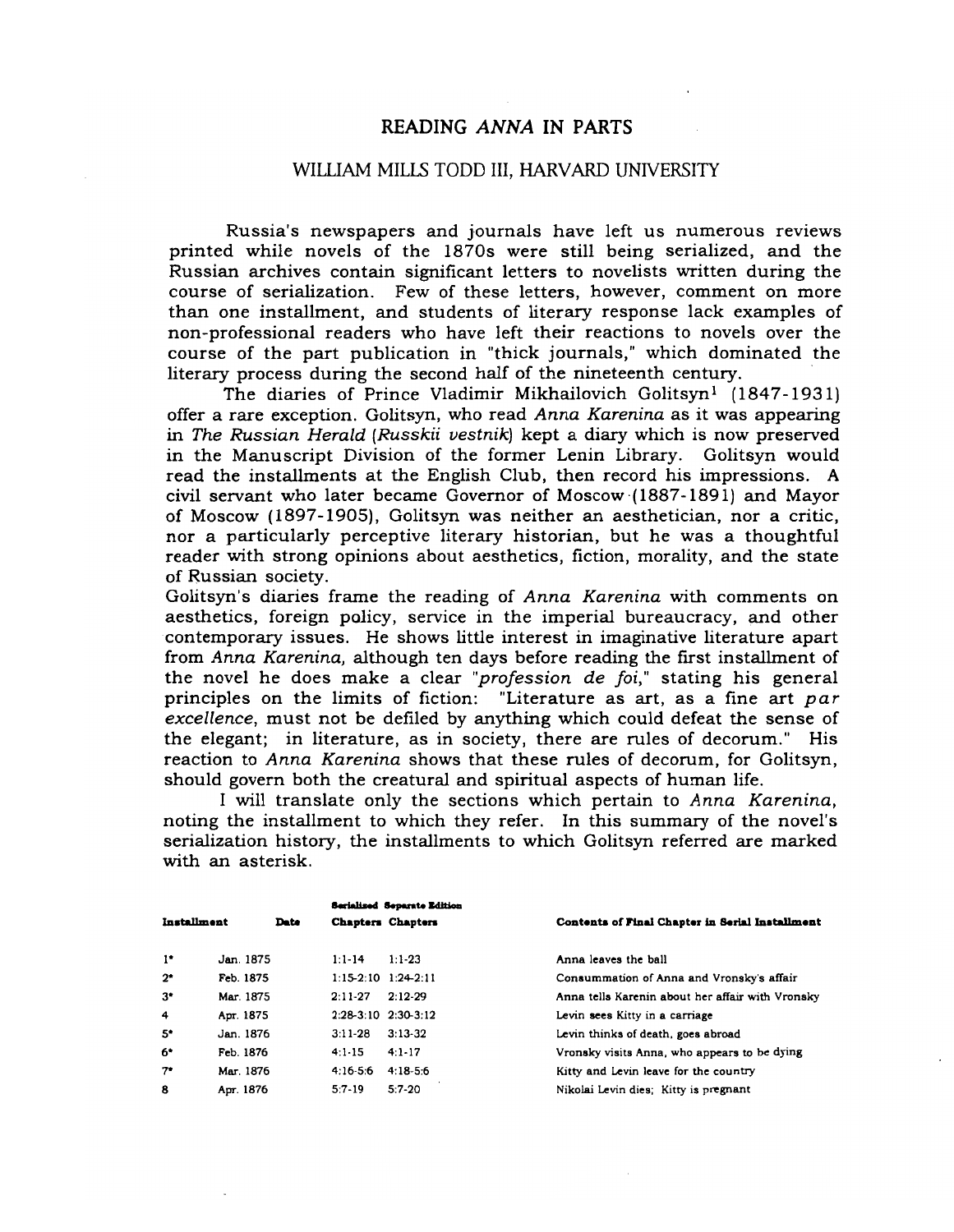| 9     | Dec. 1876 | $5:20-29$ | $5:21-33$  | Vronsky and Anna leave for the country after a |
|-------|-----------|-----------|------------|------------------------------------------------|
|       |           |           |            | scandalous scene in the theater                |
| 10    | Jan. 1877 | $6:1-12$  | $6:1-15$   | Vasen'ka's expulsion from Pokrovskoe           |
| 11    | Feb. 1877 | $6:13-29$ | $6:16-32$  | Anna and Vronskii leave for Moscow             |
| $12*$ | Mar. 1877 | $7:1-15$  | $7:1 - 16$ | Birth of Levin's son                           |
| $13*$ | Apr. 1877 | $7:16-30$ | $7:17-31$  | Anna's death                                   |
|       |           |           |            |                                                |

(M.N. Katkov refused to publish the final part of the novel in The *Russian* Herald, and it appeared as a separate brochure.]

[Response to the first installment, 21 February 1875]

The first chapters of L. Tolstoy's novel recently appeared. Rarely can one encounter in literature something more bright, more fragrant than this work, which promises to stand alongside War and Peace.

#### [Response to the second installment, 17 March 1875]

In the evening we were at a large and brilliant rout at the Meshchersky home. I can't say that I enjoyed myself, although I prefer routs to balls. The recently published second part of Anna Karenina produced far from that pleasing impression which I experienced from the first. It turns out that the author has succumbed to a fashionable illness -- the striving for false realism: there are phrases, even whole pages, which it is painful to read, especially when I see Tolstoy's signature over them. Not a single author can quite free himself from realism, especially an author who has set himself the task of analyzing contemporary life, but why describe these sides of life with unconcealed satisfaction? Why, from a desire to expose the shortcomings and vices of society, voluntarily succumb to cynicism? Fortunately Count Tolstoy has not come to this, but many features of the second part of his novel make me think that even he is ready to give in to the general fascination, even he is ready to fall into this general defect of most contemporary authors, who take the fatal path of denouncing everything. As pleasing as it was to read the first part of Anna Karenina, so great was my disappointment upon reading certain details which found a place in the second.

## [Response to the third installment, 15 April, 1875]

Anna Karenina continues to occupy all minds, giving rise to all possible interpretations. But the third part is marked by the same elegance and the same shortcomings as the first two. This novel, it seems to me, has to play a very serious role: it will show the reader, in elegant and fascinating form, the fashion to which contemporary clandestine depravity, which has taken possession of the notorious highest level of society (primarily Petersburg), can lead. Depravity has been taken by this novel to such a terrifying extent that it may brand society with the mark of disgrace and shame, and it may save certain victims, who are prepared to fall into misfortune. It would be too hypothetical to assert that this novel will serve to improve society, but one can say with certainty that it will make many people become thoughtful about themselves, and this is already a great deal, especially with us, who are not used to thinking very much, and least of all about ourselves. This denunciatory-educational significance of the novel has come to light most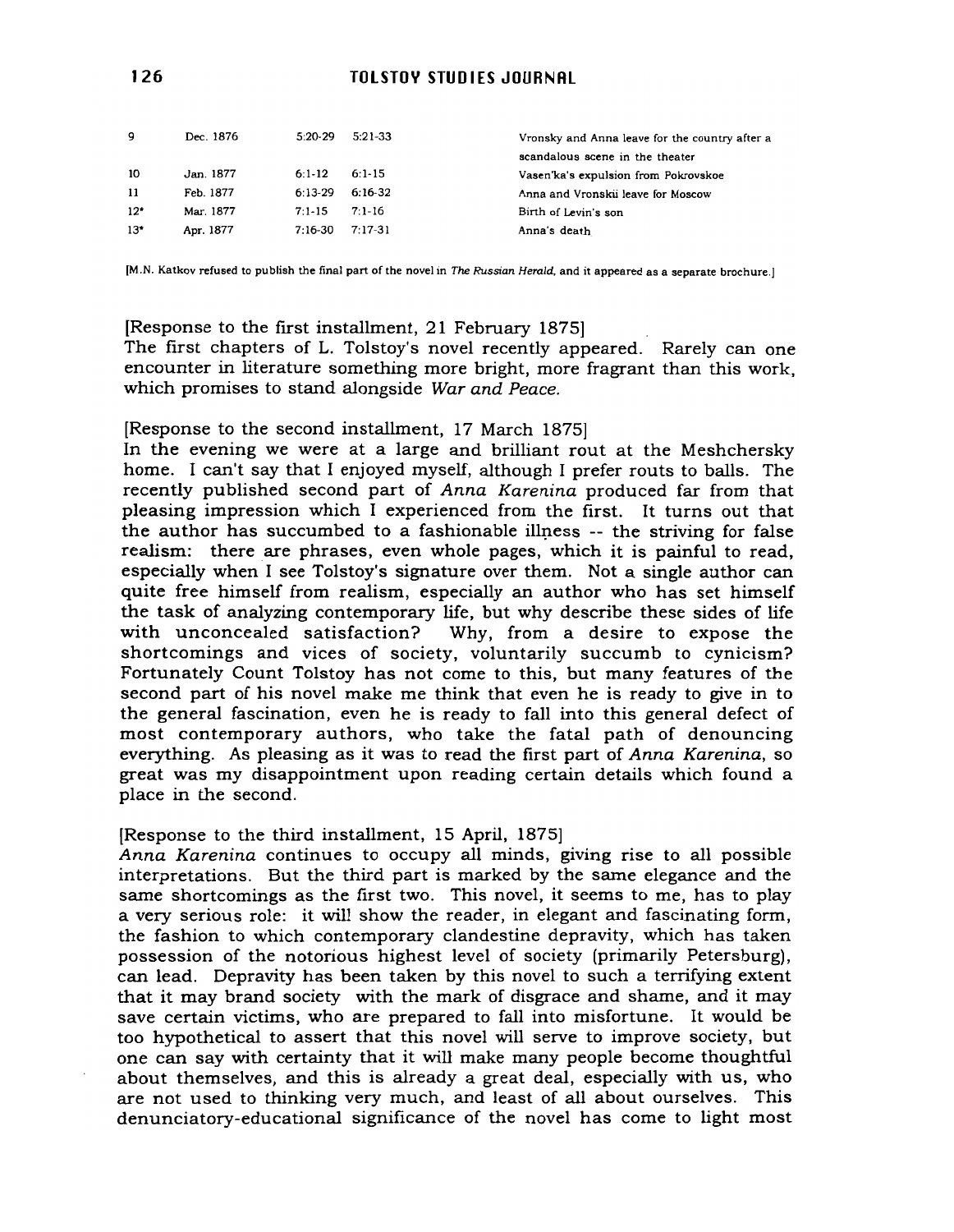clearly in its third part. I wish from the heart that it will continue this way, develop, and, unsparing and unslackening, reveal, discredit, and condemn certain phenomena of contemporary life, bearing witness to the vulgar decline of our moral force and to the disappearance of our selfconsciousness.

[Response to the fifth installment, 16 February 1876].

The continuation of Anna Karenina has appeared, and no small disenchantment has ensued. Indeed, as much as the first part was artistically polished, so much the succeeding parts reveal a gradual decline in talent, so much the latest part has cut off all hopes of seeing a work worthy of War and Peace. The development of the novel in this part is based on complete falsehood. The characters of the husband, the wife, and the lover are not in the least bearable; they strike me by their complete lack of anything elegant, any moral side, and, on the contrary, by their excess of hollowness and lack of personality. These are dolls, and, moreover, antipathetic dolls, inspiring neither love, nor respect, nor even sympathy. Then come endless passages on agriculture, on labor, which could quite freely be cast out of the novel, as they have no connection with it. In general, only those people could admire this new part of the novel who consider it their duty to admire everything signed by Tolstoy or those whose petty, trifling pride has been deluded by certain little ideas poking through the, canvas of the novel. To the latter belongs the well-known Moscow circle of boudeurs and Bismarcks en herbe, who with malicious delight will applaud Tolstoy's way of thinking about the government, but who, if they were the government, would not fail to shatter it under the weight of their scorn.

[Response to the sixth and seventh installments, 8 April 1876].

In the new monthly parts of Anna Karenina our salon experts are trying to guess which of our acquaintances Tolstoy intended to depict in this or that character. This is too petty and poor a way of appreciating true talent, supposing that it only sketches portraits and does not create types by the force of its own creative genius. The latest part of this novel has offended many by depicting a confession and a wedding and presenting something of a critical analysis of these sacraments. Fiction writers, no matter what genius and talent they possess, should not touch upon the spiritual life of man; and so the depiction of confession is either a caricature or sacrilegious with respect to the human soul. And so it is in Anna: you sense the author's mockery; you sense a desire to give all of this a ridiculous turn, and this is little conducive to the adornment of the work; it gives the novel little value. I am no fanatic, as is well known, but I cannot help saying that the unbelief, the absence of religion and respect for the religious life of the human soul impede the development of true talent.

[18 April 1876]

In one of Octave Feuillet's novels a woman who is not ruined, but who is carried away by the example of others and is embittered by life, is intending to make a mistake. She receives a note from a friend, "Vous serez bien